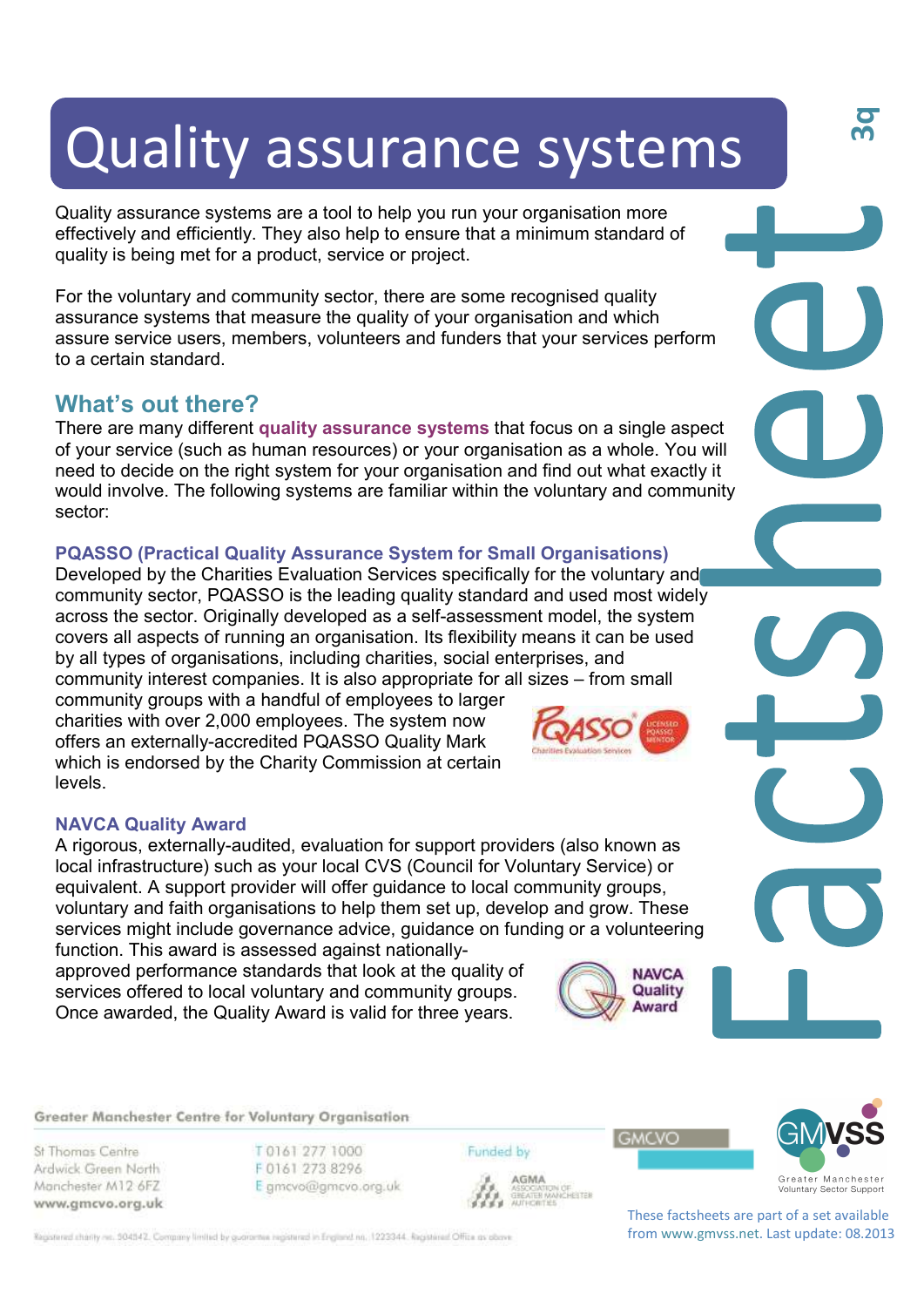# This factsheet is for guidance only - see terms of use, copyright and disclaimer on www.gmvss.net/terms

## **Investors In People (IIP)**

This is a single focus standard, designed for any organisation and recognised across the voluntary, public and

private sectors. Investors in People aims to improve organisational performance through people management and development. It is



externally assessed and results in a quality mark which is valid for three years.

## **ISO 9000**

ISO 9000 relates to quality management and is designed to help organisations meet the needs of customers and other stakeholders. The system looks at how you deliver your products, services and activities through the processes that you use. The standards are published by ISO, the International Organisation for Standardisation, and are available through the British Standards Institution. They are part of a wider set of 'ISO' standards, including ISO 14001 Environmental Management Systems. However, the most commonly used ones for our sector are ISO 9000 (quality management) and ISO

9000:2008 (quality management systems). The ISO website includes particular guidance for small or medium sized

organisations on how to implement the systems. Once certified, organisations can carry the ISO mark for the relevant standard that has been achieved.



## **Common Inspection Framework**

This is for all organisations delivering publicly-funded learning and skills projects. It is the framework used by Ofsted when carrying out inspections. It focuses on the quality of learning provision.

## **Investors in Diversity**

This has been developed for all organisations in all sectors. The standard focuses on inclusion, equality and diversity. It has been developed by the National Centre for Diversity.



# **How it works**

Quality assurance is achieved through continuously checking performance and demonstrating the quality of your performance through your policies and procedures.

# **Key Words**

**Accreditation** – the process by which an organisation is given certified recognition for meeting a particular set of standards (often through an external assessor

**Full cost recovery** – securing funding for all the costs involved in running a project

**PQASSO** – Practical Quality Assurance System for Small Organisations

**Quality assurance systems** – a tool to help you run your organisation more effectively and efficiently

## **Quality mark** –

certification awarded by an external body showing a standard has been met

**Quality standard** – an agreed level of service or organisational performance that should always be met

**Self assessment** – the process of critically reviewing the quality of your own performance and provision as an organisation

Greater Manchester Centre for Voluntary Organisation

St Thomas Centre Ardwick Green North Manchester M12 6FZ www.gmcvo.org.uk T 0161 277 1000 F0161 273 8296 E gmcvo@gmcvo.org.uk

Funded by



GMCVO



These factsheets are part of a set available from www.gmvss.net. Last update: 08.2013

Registered charity no. 504542. Company limited by guarantee registered in England no. 1223344. Registered Office as obove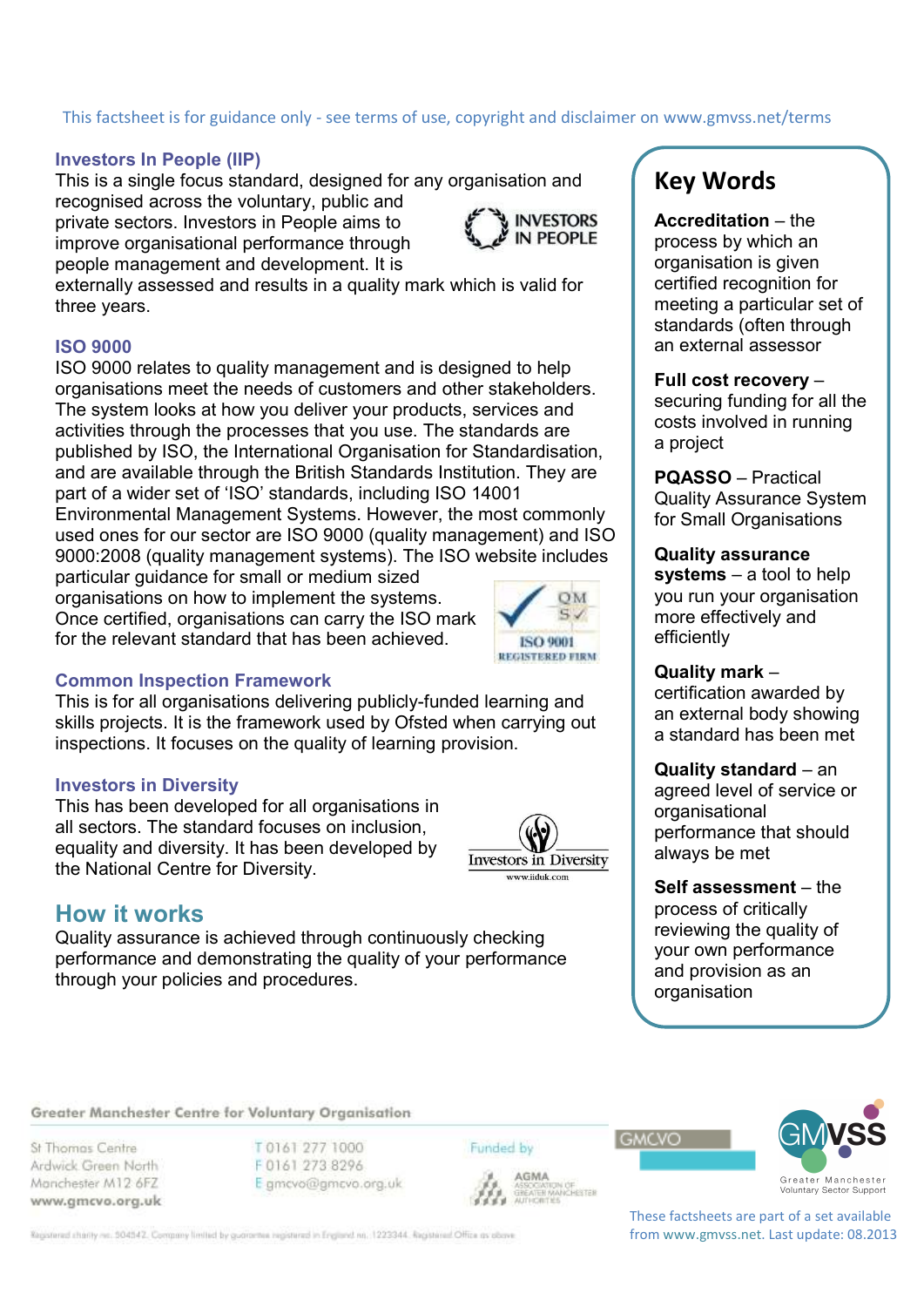# This factsheet is for guidance only - see terms of use, copyright and disclaimer on www.gmvss.net/terms

**Step 1: Agree on a standard** – each quality standard is different and will have its own way of measuring and developing the quality of your services. You will have to research and agree internally on what standard is most appropriate for your organisation. There are also different cost implications, which also depend on how much resource it will take to implement. For instance, some quality assurance systems may require external training and some are

**'If all other things are equal, the organisation with the quality mark or system in place will be favoured'** 

more rigorous than others. Whilst you can usually work towards your own deadlines, the length of time it may take may vary depending on what existing structures you already have in place, or whether you are starting completely from scratch. However, remember the tale of the tortoise and the hare – it is better to take time and care to be sure of reaching your destination. You may also be able to build the implementation costs for a quality assurance system into a particular project or funding bid (based on a full cost recovery basis).

**Step 2: Carry out a self-assessment** – Some standards will offer a self-assessment that you can complete, or you might be able to obtain one from your local CVS (or equivalent). A selfassessment is the process of critically reviewing the quality of your own performance and provision as an organisation. It is based on specific criteria or indicators to measure the delivery of your service (including any outputs or outcomes that are achieved). For many systems it is the evidence that you can provide (to show how you reach the criteria), which is important.

**Step 3: Draw up an action plan** – The next step might be to draw up an action plan to show how improvements will be made, by when and by whom. This should outline specific tasks or milestones and who is responsible for these.

**Burnside Community Centre decided to implement PQASSO 'to have a systematic structure in place that is active and adaptable'.** 

Their staff received two days of training by a licensed PQASSO mentor, with further support in completing the self-assessment and developing an action plan. Through this process, the Centre developed a sustainable plan for the future. As a result, they have been able to secure funding from a variety of sources and their facilities are well used.

The Centre staff are pleased with their experience and the benefits it has brought to their organisation: 'PQASSO can be flexible to suit all needs and can be adapted to benefit service users and achieve the longevity of an organisation'.

They also felt it was quite easy to use as a process: 'It is broken down into 12 Quality Areas and three levels. You do them at your own pace as there is no time limit. You can decide what order to work through them so it can fit into what your organisation is working on'.

**Step 4: External assessment** – Many quality systems are externally accredited. This means that someone from outside the organisation will check the evidence submitted and issue the relevant award or certification. The accreditation will often last for three years, before an organisation is

Greater Manchester Centre for Voluntary Organisation

St Thomas Centre Ardwick Green North Manchester M12 6FZ www.gmcvo.org.uk T0161 277 1000 F0161 273 8296 E gmcvo@gmcvo.org.uk



**GMCVO** 



Voluntary Sector Support

Registered charity no. 504542. Company limited by guarantee registered in England no. 1223344. Registered Office as obove

These factsheets are part of a set available from www.gmvss.net. Last update: 08.2013